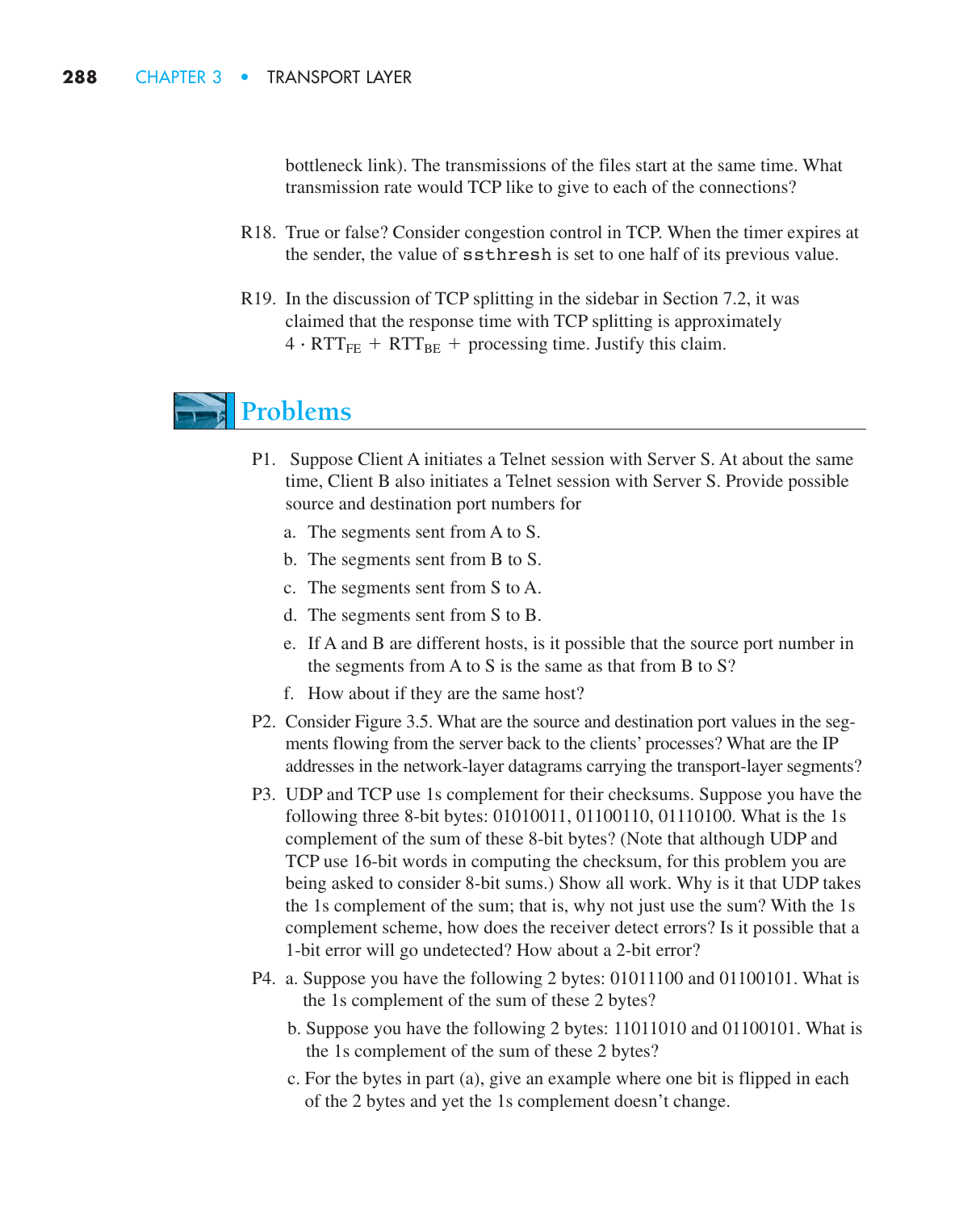- P5. Suppose that the UDP receiver computes the Internet checksum for the received UDP segment and finds that it matches the value carried in the checksum field. Can the receiver be absolutely certain that no bit errors have occurred? Explain.
- P6. Consider our motivation for correcting protocol rdt2.1. Show that the receiver, shown in Figure 3.57, when operating with the sender shown in Figure 3.11, can lead the sender and receiver to enter into a deadlock state, where each is waiting for an event that will never occur.
- P7. In protocol rdt3.0, the ACK packets flowing from the receiver to the sender do not have sequence numbers (although they do have an ACK field that contains the sequence number of the packet they are acknowledging). Why is it that our ACK packets do not require sequence numbers?
- P8. Draw the FSM for the receiver side of protocol rdt3.0.
- P9. Give a trace of the operation of protocol rdt3.0 when data packets and acknowledgment packets are garbled. Your trace should be similar to that used in Figure 3.16.
- P10. Consider a channel that can lose packets but has a maximum delay that is known. Modify protocol rdt2.1 to include sender timeout and retransmit. Informally argue why your protocol can communicate correctly over this channel.



**Figure 3.57**  $\bullet$  An incorrect receiver for protocol rdt 2.1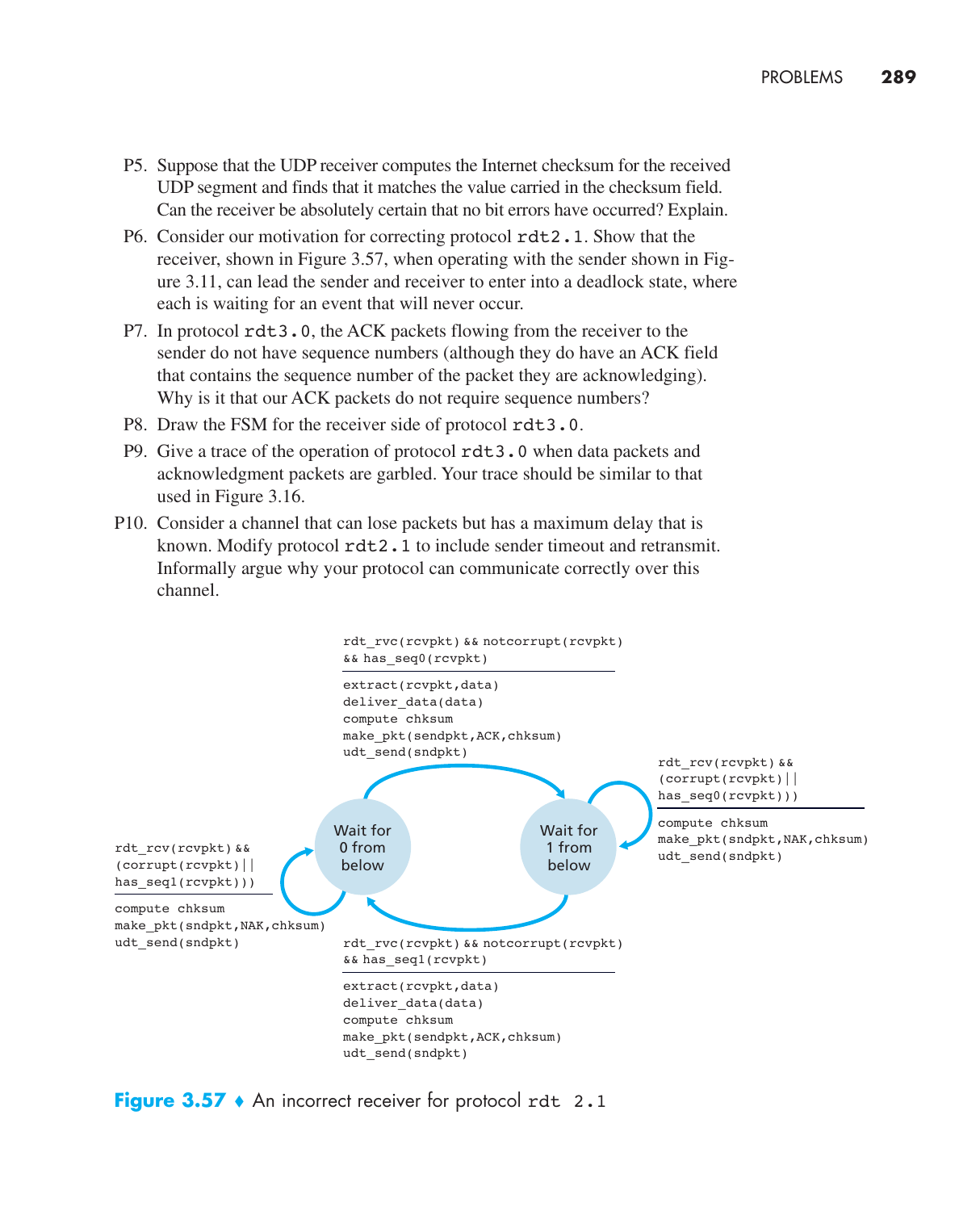- P11. Consider the rdt2.2 receiver in Figure 3.14, and the creation of a new packet in the self-transition (i.e., the transition from the state back to itself) in the Waitfor-0-from-below and the Wait-for-1-from-below states: sndpkt=make\_ pkt(ACK,0,checksum) and sndpkt=make\_pkt(ACK,0, checksum). Would the protocol work correctly if this action were removed from the self-transition in the Wait-for-1-from-below state? Justify your answer. What if this event were removed from the self-transition in the Waitfor-0-from-below state? [*Hint*: In this latter case, consider what would happen if the first sender-to-receiver packet were corrupted.]
- P12. The sender side of  $rdt3.0$  simply ignores (that is, takes no action on) all received packets that are either in error or have the wrong value in the acknum field of an acknowledgment packet. Suppose that in such circumstances, rdt3.0 were simply to retransmit the current data packet. Would the protocol still work? (*Hint*: Consider what would happen if there were only bit errors; there are no packet losses but premature timeouts can occur. Consider how many times the *n*th packet is sent, in the limit as *n* approaches infinity.)
- P13. Consider the rdt 3.0 protocol. Draw a diagram showing that if the network connection between the sender and receiver can reorder messages (that is, that two messages propagating in the medium between the sender and receiver can be reordered), then the alternating-bit protocol will not work correctly (make sure you clearly identify the sense in which it will not work correctly). Your diagram should have the sender on the left and the receiver on the right, with the time axis running down the page, showing data (D) and acknowledgment (A) message exchange. Make sure you indicate the sequence number associated with any data or acknowledgment segment.
- P14. Consider a reliable data transfer protocol that uses only negative acknowledgments. Suppose the sender sends data only infrequently. Would a NAK-only protocol be preferable to a protocol that uses ACKs? Why? Now suppose the sender has a lot of data to send and the end-to-end connection experiences few losses. In this second case, would a NAK-only protocol be preferable to a protocol that uses ACKs? Why?
- P15. Consider the cross-country example shown in Figure 3.17. How big would the window size have to be for the channel utilization to be greater than 98 percent? Suppose that the size of a packet is 1,500 bytes, including both header fields and data.
- P16. Suppose an application uses rdt 3.0 as its transport layer protocol. As the stop-and-wait protocol has very low channel utilization (shown in the crosscountry example), the designers of this application let the receiver keep sending back a number (more than two) of alternating ACK 0 and ACK 1 even if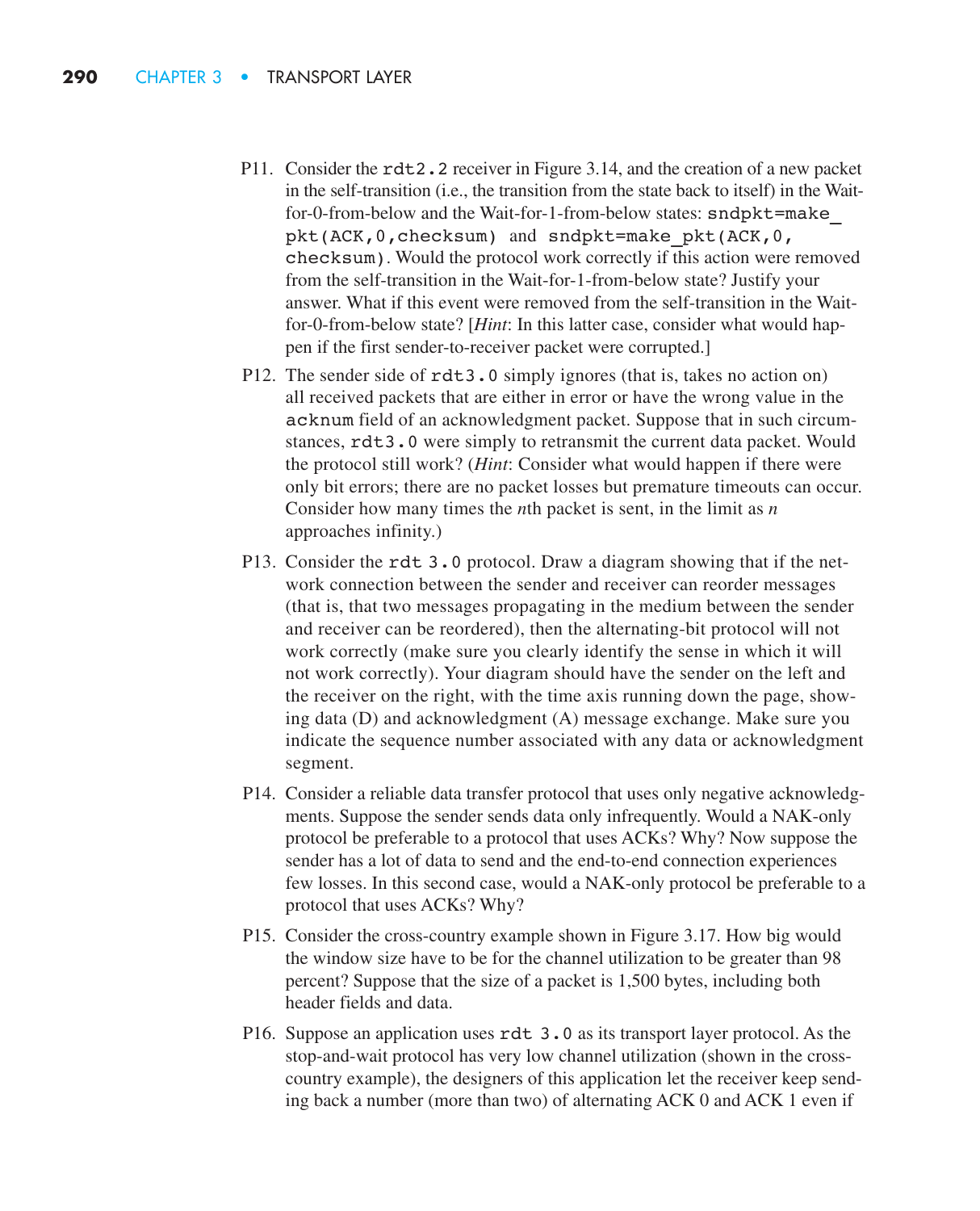the corresponding data have not arrived at the receiver. Would this application design increase the channel utilization? Why? Are there any potential problems with this approach? Explain.

P17. Consider two network entities, A and B, which are connected by a perfect bidirectional channel (i.e., any message sent will be received correctly; the channel will not corrupt, lose, or re-order packets). A and B are to deliver data messages to each other in an alternating manner: First, A must deliver a message to B, then B must deliver a message to A, then A must deliver a message to B and so on. If an entity is in a state where it should not attempt to deliver a message to the other side, and there is an event like rdt send(data) call from above that attempts to pass data down for transmission to the other side, this call from above can simply be ignored with a call to rdt unable to send(data), which informs the higher layer that it is currently not able to send data. [Note: This simplifying assumption is made so you don't have to worry about buffering data.]

Draw a FSM specification for this protocol (one FSM for A, and one FSM for B!). Note that you do not have to worry about a reliability mechanism here; the main point of this question is to create a FSM specification that reflects the synchronized behavior of the two entities. You should use the following events and actions that have the same meaning as protocol rdt1.0 in Figure 3.9:  $rdt$  send(data), packet = make pkt(data), udt send(packet), rdt rcv(packet), extract (packet,data), deliver\_data(data). Make sure your protocol reflects the strict alternation of sending between A and B. Also, make sure to indicate the initial states for A and B in your FSM descriptions.

P18. In the generic SR protocol that we studied in Section 3.4.4, the sender transmits a message as soon as it is available (if it is in the window) without waiting for an acknowledgment. Suppose now that we want an SR protocol that sends messages two at a time. That is, the sender will send a pair of messages and will send the next pair of messages only when it knows that both messages in the first pair have been received correctly.

Suppose that the channel may lose messages but will not corrupt or reorder messages. Design an error-control protocol for the unidirectional reliable transfer of messages. Give an FSM description of the sender and receiver. Describe the format of the packets sent between sender and receiver, and vice versa. If you use any procedure calls other than those in Section 3.4 (for example,  $udt$  send(), start timer(), rdt  $rcv()$ , and so on), clearly state their actions. Give an example (a timeline trace of sender and receiver) showing how your protocol recovers from a lost packet.

P19. Consider a scenario in which Host A wants to simultaneously send packets to Hosts B and C. A is connected to B and C via a broadcast channel—a packet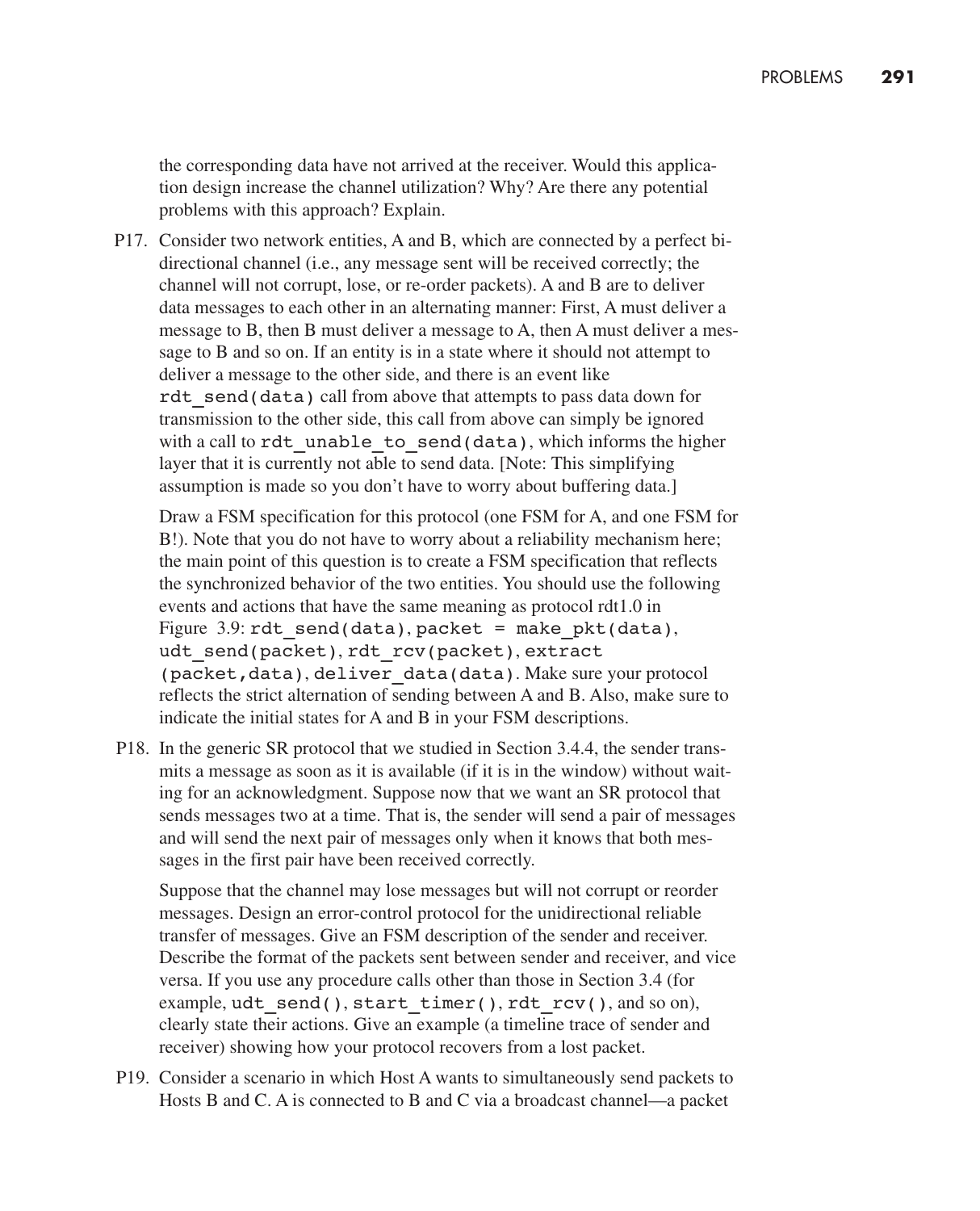sent by A is carried by the channel to both B and C. Suppose that the broadcast channel connecting A, B, and C can independently lose and corrupt packets (and so, for example, a packet sent from A might be correctly received by B, but not by C). Design a stop-and-wait-like error-control protocol for reliably transferring packets from A to B and C, such that A will not get new data from the upper layer until it knows that both B and C have correctly received the current packet. Give FSM descriptions of A and C. (*Hint:* The FSM for B should be essentially the same as for C.) Also, give a description of the packet format(s) used.

- P20. Consider a scenario in which Host A and Host B want to send messages to Host C. Hosts A and C are connected by a channel that can lose and corrupt (but not reorder) messages. Hosts B and C are connected by another channel (independent of the channel connecting A and C) with the same properties. The transport layer at Host C should alternate in delivering messages from A and B to the layer above (that is, it should first deliver the data from a packet from A, then the data from a packet from B, and so on). Design a stop-and-wait-like error-control protocol for reliably transferring packets from A and B to C, with alternating delivery at C as described above. Give FSM descriptions of A and C. (*Hint:* The FSM for B should be essentially the same as for A.) Also, give a description of the packet format(s) used.
- P21. Suppose we have two network entities, A and B. B has a supply of data messages that will be sent to A according to the following conventions. When A gets a request from the layer above to get the next data (D) message from B, A must send a request (R) message to B on the A-to-B channel. Only when B receives an R message can it send a data (D) message back to A on the B-to-A channel. A should deliver exactly one copy of each D message to the layer above. R messages can be lost (but not corrupted) in the A-to-B channel; D messages, once sent, are always delivered correctly. The delay along both channels is unknown and variable.

Design (give an FSM description of) a protocol that incorporates the appropriate mechanisms to compensate for the loss-prone A-to-B channel and implements message passing to the layer above at entity A, as discussed above. Use only those mechanisms that are absolutely necessary.

- P22. Consider the GBN protocol with a sender window size of 4 and a sequence number range of 1,024. Suppose that at time *t*, the next in-order packet that the receiver is expecting has a sequence number of *k*. Assume that the medium does not reorder messages. Answer the following questions:
	- a. What are the possible sets of sequence numbers inside the sender's window at time *t*? Justify your answer.
	- b. What are all possible values of the ACK field in all possible messages currently propagating back to the sender at time *t*? Justify your answer.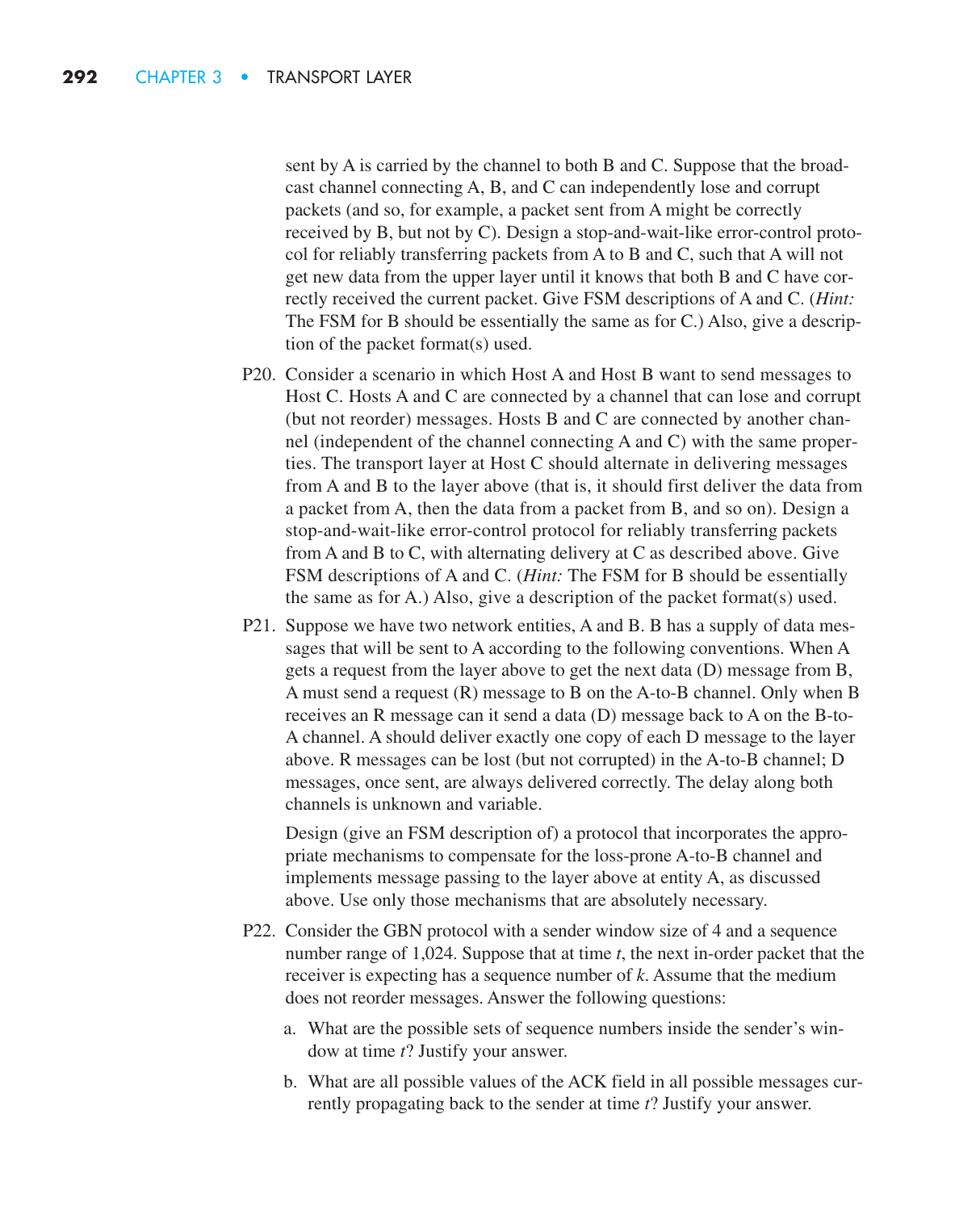- P23. Consider the GBN and SR protocols. Suppose the sequence number space is of size *k*. What is the largest allowable sender window that will avoid the occurrence of problems such as that in Figure 3.27 for each of these protocols?
- P24. Answer true or false to the following questions and briefly justify your answer:
	- a. With the SR protocol, it is possible for the sender to receive an ACK for a packet that falls outside of its current window.
	- b. With GBN, it is possible for the sender to receive an ACK for a packet that falls outside of its current window.
	- c. The alternating-bit protocol is the same as the SR protocol with a sender and receiver window size of 1.
	- d. The alternating-bit protocol is the same as the GBN protocol with a sender and receiver window size of 1.
- P25. We have said that an application may choose UDP for a transport protocol because UDP offers finer application control (than TCP) of what data is sent in a segment and when.
	- a. Why does an application have more control of what data is sent in a segment?
	- b. Why does an application have more control on when the segment is sent?
- P26. Consider transferring an enormous file of *L* bytes from Host A to Host B. Assume an MSS of 536 bytes.
	- a. What is the maximum value of *L* such that TCP sequence numbers are not exhausted? Recall that the TCP sequence number field has 4 bytes.
	- b. For the *L* you obtain in (a), find how long it takes to transmit the file. Assume that a total of 66 bytes of transport, network, and data-link header are added to each segment before the resulting packet is sent out over a 155 Mbps link. Ignore flow control and congestion control so A can pump out the segments back to back and continuously.
- P27. Host A and B are communicating over a TCP connection, and Host B has already received from A all bytes up through byte 126. Suppose Host A then sends two segments to Host B back-to-back. The first and second segments contain 80 and 40 bytes of data, respectively. In the first segment, the sequence number is 127, the source port number is 302, and the destination port number is 80. Host B sends an acknowledgment whenever it receives a segment from Host A.
	- a. In the second segment sent from Host A to B, what are the sequence number, source port number, and destination port number?
	- b. If the first segment arrives before the second segment, in the acknowledgment of the first arriving segment, what is the acknowledgment number, the source port number, and the destination port number?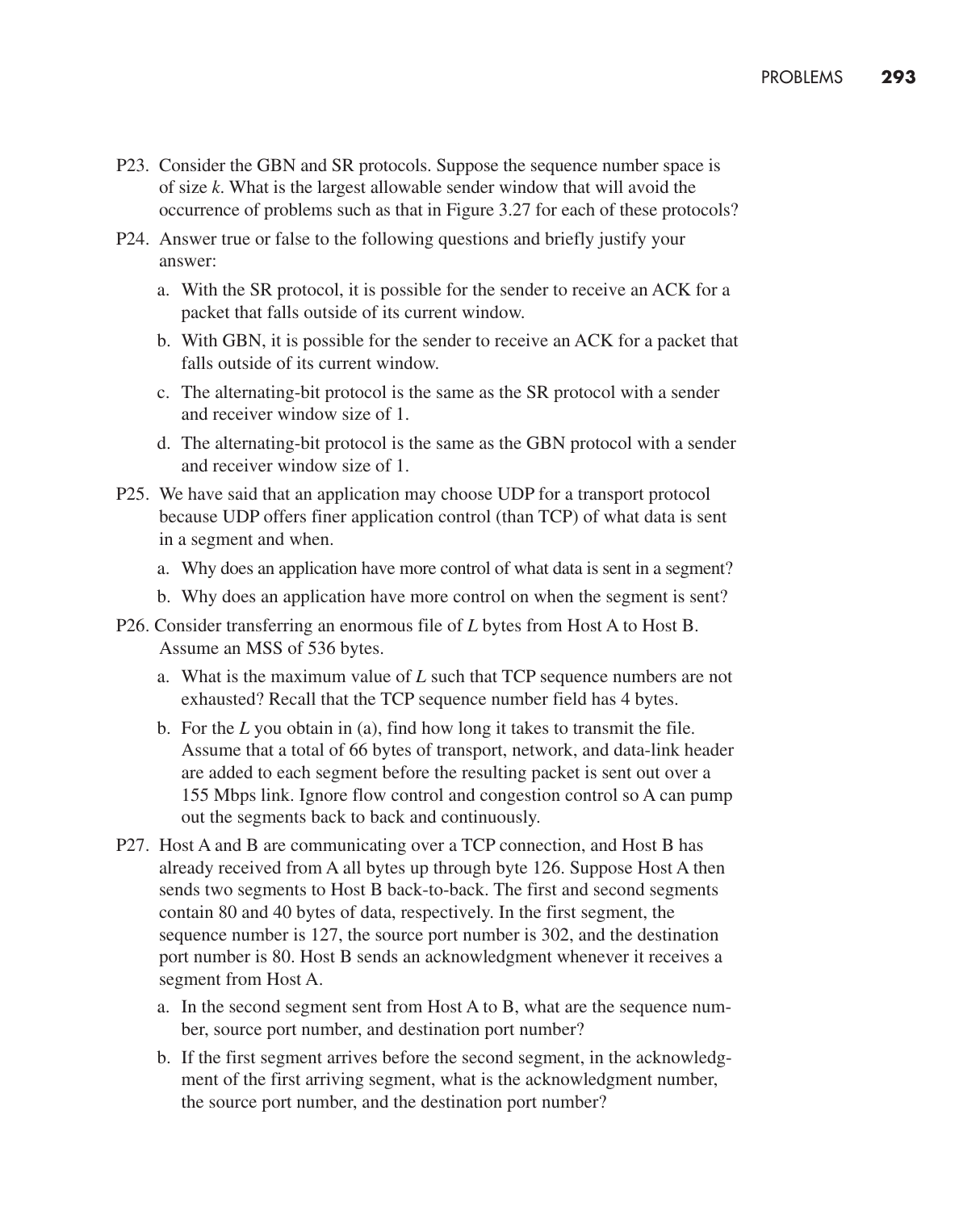- c. If the second segment arrives before the first segment, in the acknowledgment of the first arriving segment, what is the acknowledgment number?
- d. Suppose the two segments sent by A arrive in order at B. The first acknowledgment is lost and the second acknowledgment arrives after the first timeout interval. Draw a timing diagram, showing these segments and all other segments and acknowledgments sent. (Assume there is no additional packet loss.) For each segment in your figure, provide the sequence number and the number of bytes of data; for each acknowledgment that you add, provide the acknowledgment number.
- P28. Host A and B are directly connected with a 100 Mbps link. There is one TCP connection between the two hosts, and Host A is sending to Host B an enormous file over this connection. Host A can send its application data into its TCP socket at a rate as high as 120 Mbps but Host B can read out of its TCP receive buffer at a maximum rate of 50 Mbps. Describe the effect of TCP flow control.
- P29. SYN cookies were discussed in Section 3.5.6.
	- a. Why is it necessary for the server to use a special initial sequence number in the SYNACK?
	- b. Suppose an attacker knows that a target host uses SYN cookies. Can the attacker create half-open or fully open connections by simply sending an ACK packet to the target? Why or why not?
	- c. Suppose an attacker collects a large amount of initial sequence numbers sent by the server. Can the attacker cause the server to create many fully open connections by sending ACKs with those initial sequence numbers? Why?
- P30. Consider the network shown in Scenario 2 in Section 3.6.1. Suppose both sending hosts A and B have some fixed timeout values.
	- a. Argue that increasing the size of the finite buffer of the router might possibly decrease the throughput  $(\lambda_{out})$ .
	- b. Now suppose both hosts dynamically adjust their timeout values (like what TCP does) based on the buffering delay at the router. Would increasing the buffer size help to increase the throughput? Why?
- P31. Suppose that the five measured SampleRTT values (see Section 3.5.3) are 106 ms, 120 ms, 140 ms, 90 ms, and 115 ms. Compute the EstimatedRTT after each of these SampleRTT values is obtained, using a value of  $\alpha = 0.125$ and assuming that the value of EstimatedRTT was 100 ms just before the first of these five samples were obtained. Compute also the DevRTT after each sample is obtained, assuming a value of  $\beta = 0.25$  and assuming the value of DevRTT was 5 ms just before the first of these five samples was obtained. Last, compute the TCP TimeoutInterval after each of these samples is obtained.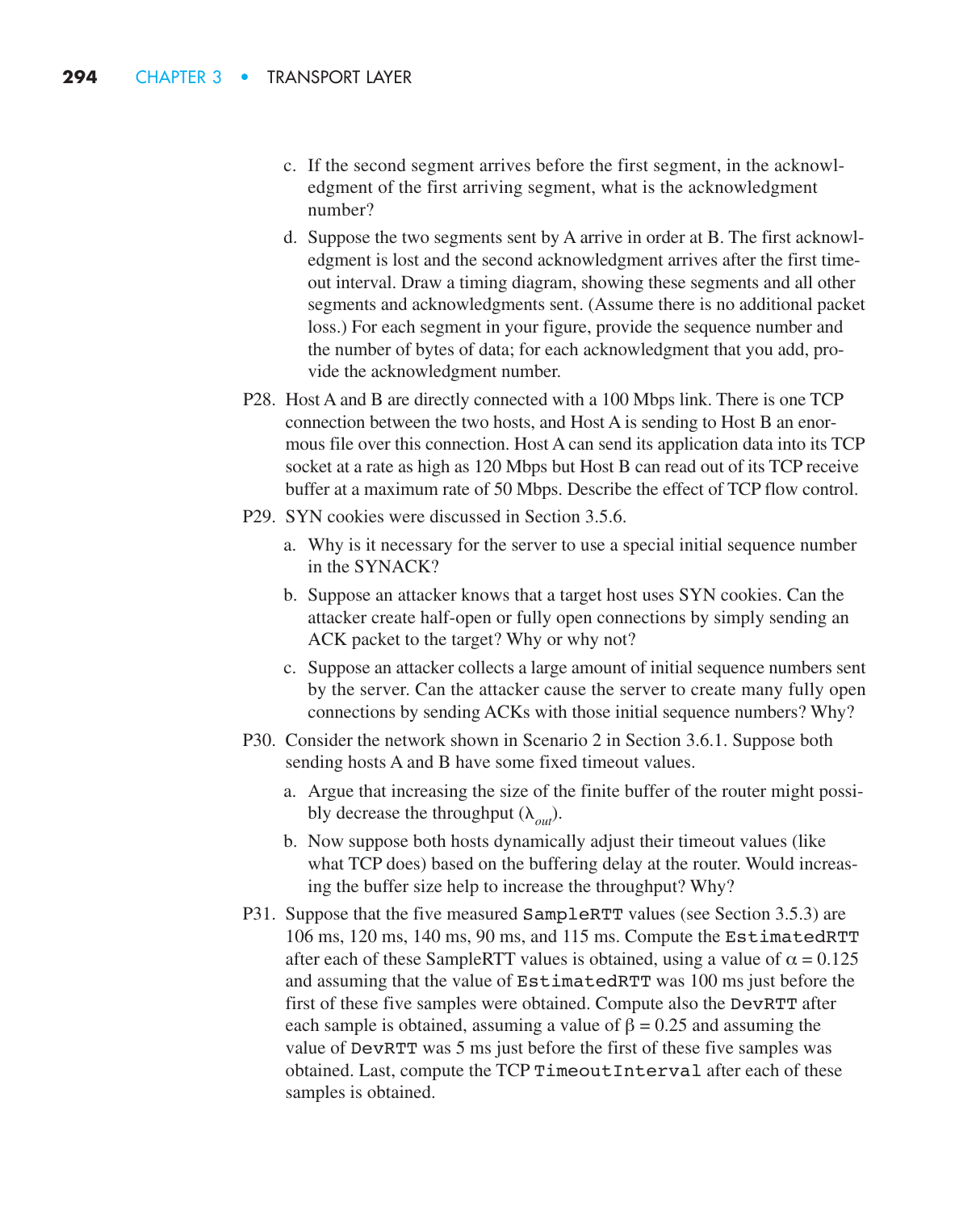- P32. Consider the TCP procedure for estimating RTT. Suppose that  $\alpha = 0.1$ . Let SampleRTT<sub>1</sub> be the most recent sample RTT, let SampleRTT<sub>2</sub> be the next most recent sample RTT, and so on.
	- a. For a given TCP connection, suppose four acknowledgments have been returned with corresponding sample RTTs:  $SamplerTT_{4}$ ,  $SamplerTT_{3}$ , SampleRTT<sub>2</sub>, and SampleRTT<sub>1</sub>. Express EstimatedRTT in terms of the four sample RTTs.
	- b. Generalize your formula for *n* sample RTTs.
	- c. For the formula in part (b) let *n* approach infinity. Comment on why this averaging procedure is called an exponential moving average.
- P33. In Section 3.5.3, we discussed TCP's estimation of RTT. Why do you think TCP avoids measuring the SampleRTT for retransmitted segments?
- P34. What is the relationship between the variable SendBase in Section 3.5.4 and the variable LastByteRcvd in Section 3.5.5?
- P35. What is the relationship between the variable LastByteRcvd in Section 3.5.5 and the variable y in Section 3.5.4?
- P36. In Section 3.5.4, we saw that TCP waits until it has received three duplicate ACKs before performing a fast retransmit. Why do you think the TCP designers chose not to perform a fast retransmit after the first duplicate ACK for a segment is received?
- P37. Compare GBN, SR, and TCP (no delayed ACK). Assume that the timeout values for all three protocols are sufficiently long such that 5 consecutive data segments and their corresponding ACKs can be received (if not lost in the channel) by the receiving host (Host B) and the sending host (Host A) respectively. Suppose Host A sends 5 data segments to Host B, and the 2nd segment (sent from A) is lost. In the end, all 5 data segments have been correctly received by Host B.
	- a. How many segments has Host A sent in total and how many ACKs has Host B sent in total? What are their sequence numbers? Answer this question for all three protocols.
	- b. If the timeout values for all three protocol are much longer than 5 RTT, then which protocol successfully delivers all five data segments in shortest time interval?
- P38. In our description of TCP in Figure 3.53, the value of the threshold, ssthresh, is set as ssthresh=cwnd/2 in several places and ssthresh value is referred to as being set to half the window size when a loss event occurred. Must the rate at which the sender is sending when the loss event occurred be approximately equal to cwnd segments per RTT? Explain your answer. If your answer is no, can you suggest a different manner in which ssthresh should be set?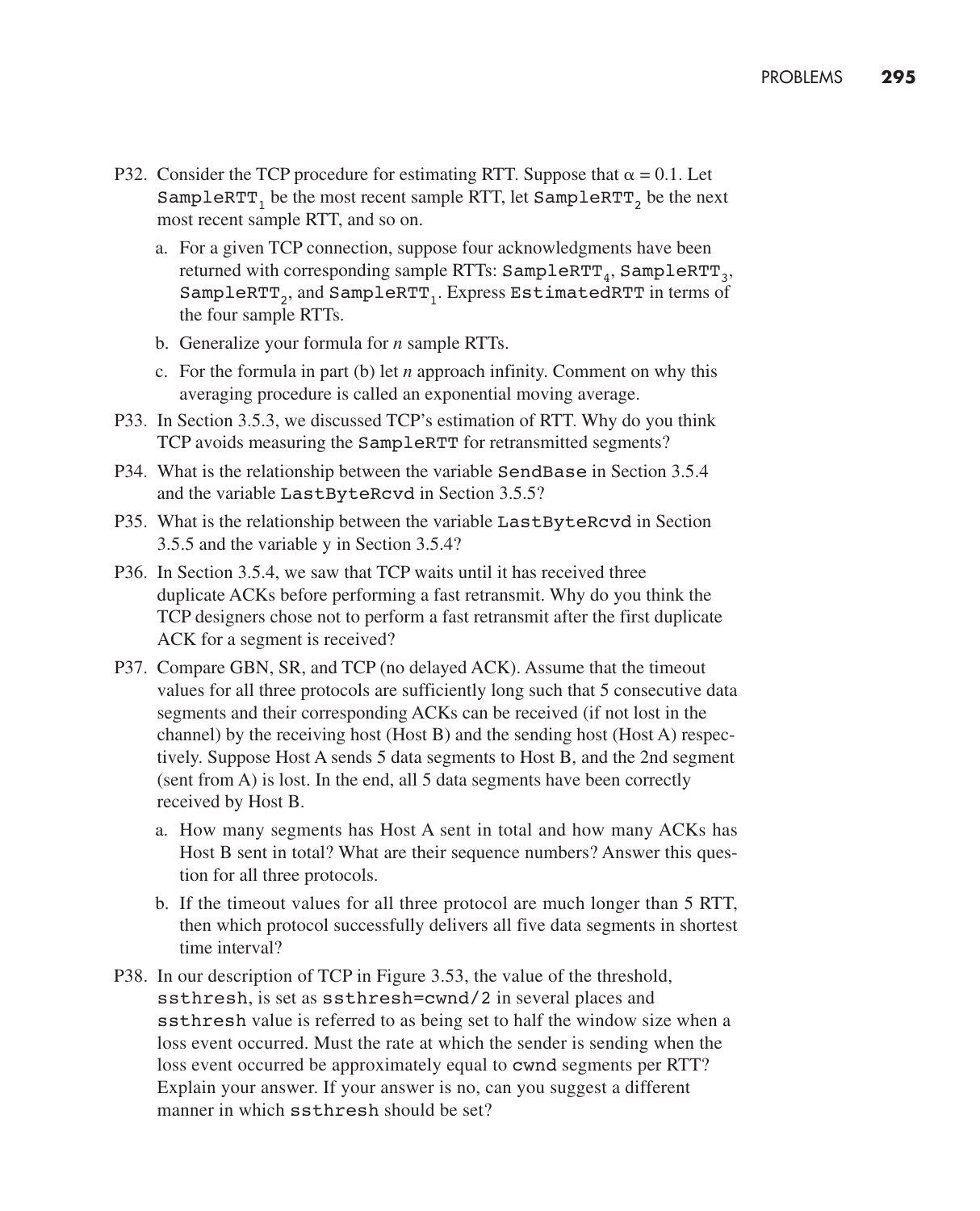- P39. Consider Figure 3.46(b). If  $\lambda'_{in}$  increases beyond *R*/2, can  $\lambda_{out}$  increase beyond *R*/3? Explain. Now consider Figure 3.46(c). If  $\lambda'_{in}$  increases beyond  $R/2$ , can  $\lambda_{\text{out}}$  increase beyond R/4 under the assumption that a packet will be forwarded twice on average from the router to the receiver? Explain.
- P40. Consider Figure 3.58. Assuming TCP Reno is the protocol experiencing the behavior shown above, answer the following questions. In all cases, you should provide a short discussion justifying your answer.
	- a. Identify the intervals of time when TCP slow start is operating.
	- b. Identify the intervals of time when TCP congestion avoidance is operating.
	- c. After the 16th transmission round, is segment loss detected by a triple duplicate ACK or by a timeout?
	- d. After the 22nd transmission round, is segment loss detected by a triple duplicate ACK or by a timeout?
	- e. What is the initial value of ssthresh at the first transmission round?
	- f. What is the value of ssthresh at the 18th transmission round?
	- g. What is the value of ssthresh at the 24th transmission round?
	- h. During what transmission round is the 70th segment sent?
	- i. Assuming a packet loss is detected after the 26th round by the receipt of a triple duplicate ACK, what will be the values of the congestion window size and of ssthresh?



**Figure 3.58**  $\bullet$  TCP window size as a function of time

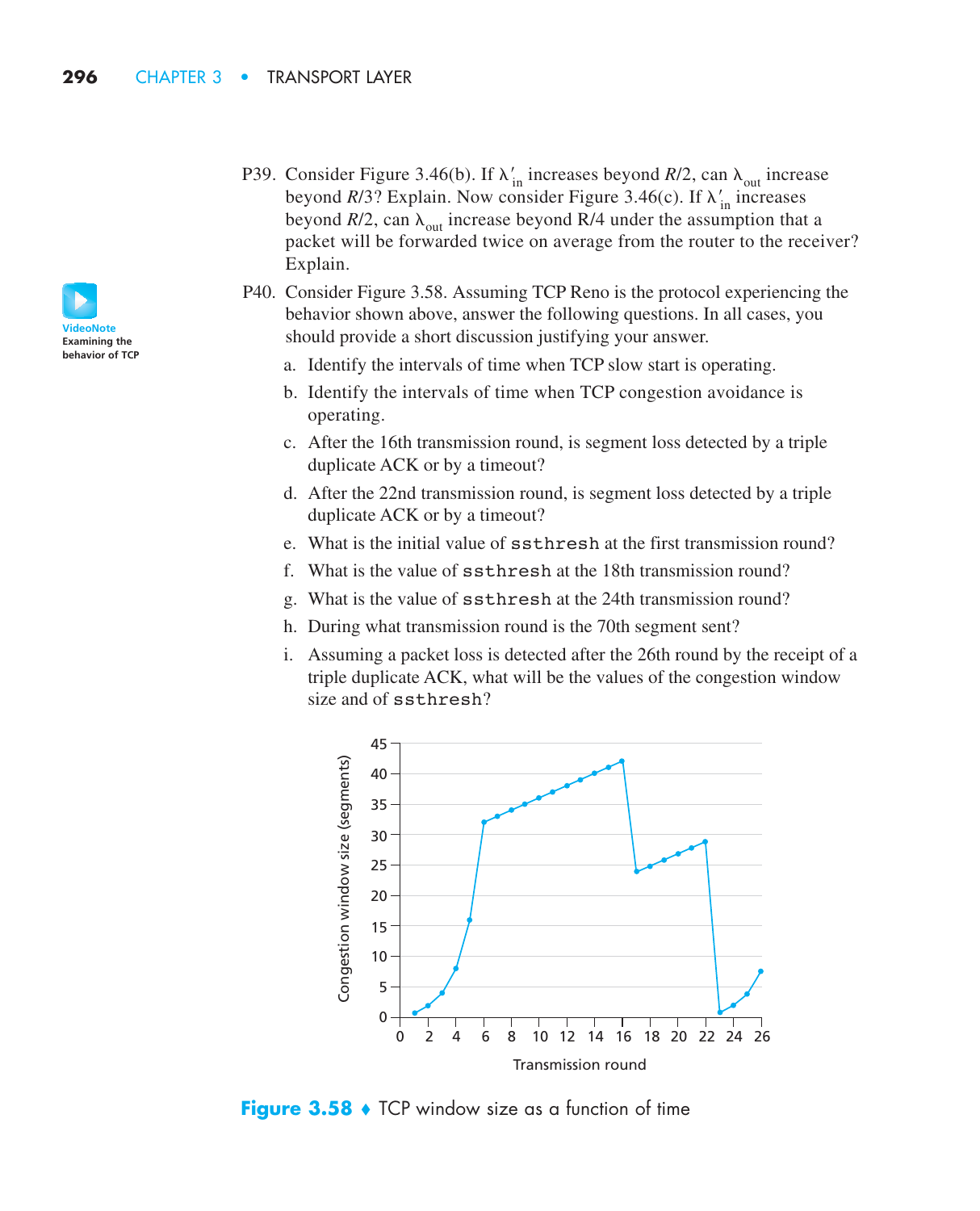- j. Suppose TCP Tahoe is used (instead of TCP Reno), and assume that triple duplicate ACKs are received at the 16th round. What are the ssthresh and the congestion window size at the 19th round?
- k. Again suppose TCP Tahoe is used, and there is a timeout event at 22nd round. How many packets have been sent out from 17th round till 22nd round, inclusive?
- P41. Refer to Figure 3.56, which illustrates the convergence of TCP's AIMD algorithm. Suppose that instead of a multiplicative decrease, TCP decreased the window size by a constant amount. Would the resulting AIAD algorithm converge to an equal share algorithm? Justify your answer using a diagram similar to Figure 3.56.
- P42. In Section 3.5.4, we discussed the doubling of the timeout interval after a timeout event. This mechanism is a form of congestion control. Why does TCP need a window-based congestion-control mechanism (as studied in Section 3.7) in addition to this doubling-timeout-interval mechanism?
- P43. Host A is sending an enormous file to Host B over a TCP connection. Over this connection there is never any packet loss and the timers never expire. Denote the transmission rate of the link connecting Host A to the Internet by *R* bps. Suppose that the process in Host A is capable of sending data into its TCP socket at a rate *S* bps, where  $S = 10 \cdot R$ . Further suppose that the TCP receive buffer is large enough to hold the entire file, and the send buffer can hold only one percent of the file. What would prevent the process in Host A from continuously passing data to its TCP socket at rate *S* bps? TCP flow control? TCP congestion control? Or something else? Elaborate.
- P44. Consider sending a large file from a host to another over a TCP connection that has no loss.
	- a. Suppose TCP uses AIMD for its congestion control without slow start. Assuming cwnd increases by 1 MSS every time a batch of ACKs is received and assuming approximately constant round-trip times, how long does it take for cwnd increase from 6 MSS to 12 MSS (assuming no loss events)?
	- b. What is the average throughout (in terms of MSS and RTT) for this connection up through time  $= 6$  RTT?
- P45. Recall the macroscopic description of TCP throughput. In the period of time from when the connection's rate varies from  $W/(2 \cdot RTT)$  to  $W/RTT$ , only one packet is lost (at the very end of the period).
	- a. Show that the loss rate (fraction of packets lost) is equal to

$$
L = \text{loss rate} = \frac{1}{\frac{3}{8}W^2 + \frac{3}{4}W}
$$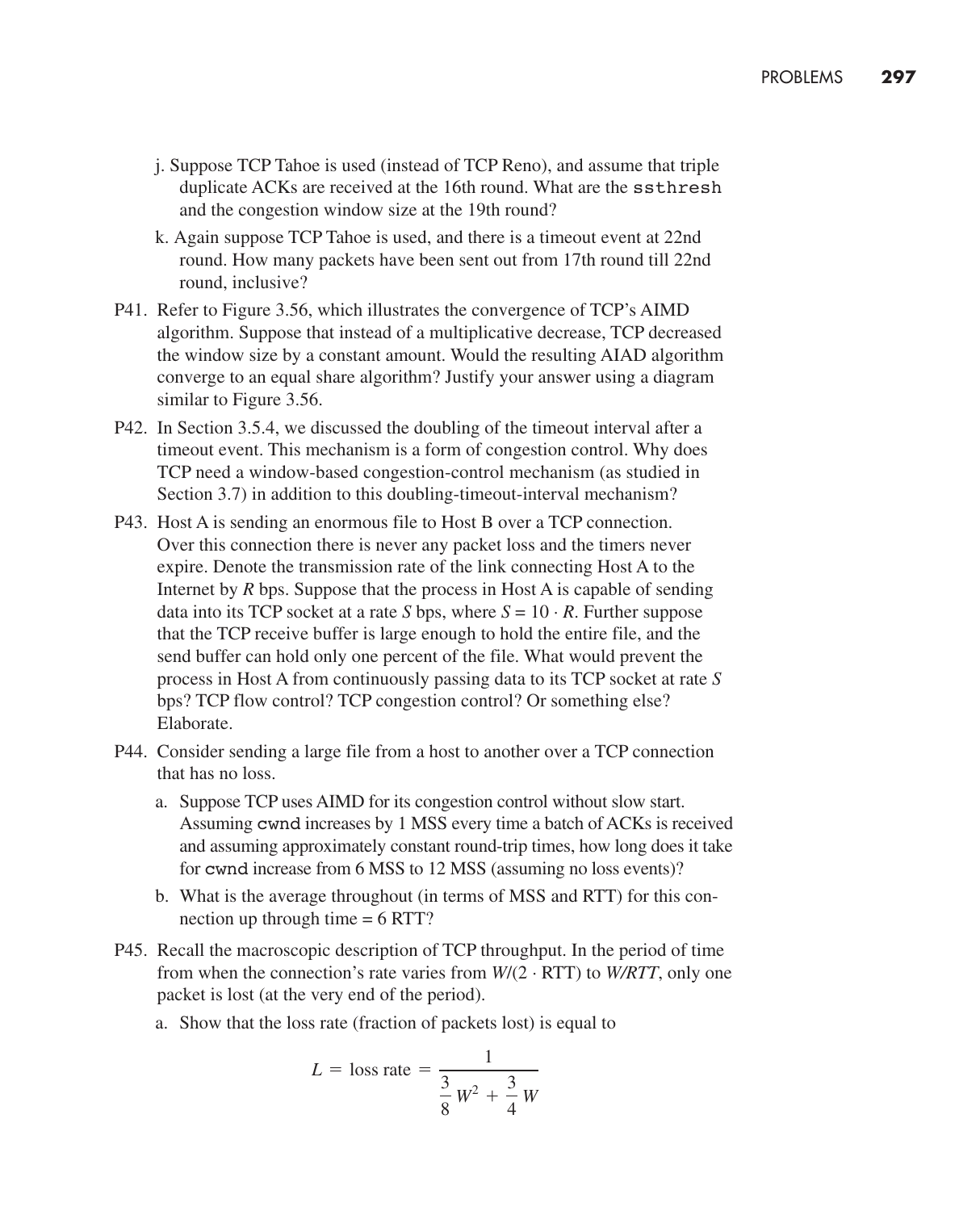b. Use the result above to show that if a connection has loss rate *L*, then its average rate is approximately given by

$$
\approx \frac{1.22 \cdot \text{MSS}}{RTT \sqrt{L}}
$$

- P46. Consider that only a single TCP (Reno) connection uses one 10Mbps link which does not buffer any data. Suppose that this link is the only congested link between the sending and receiving hosts. Assume that the TCP sender has a huge file to send to the receiver, and the receiver's receive buffer is much larger than the congestion window. We also make the following assumptions: each TCP segment size is 1,500 bytes; the two-way propagation delay of this connection is 150 msec; and this TCP connection is always in congestion avoidance phase, that is, ignore slow start.
	- a. What is the maximum window size (in segments) that this TCP connection can achieve?
	- b. What is the average window size (in segments) and average throughput (in bps) of this TCP connection?
	- c. How long would it take for this TCP connection to reach its maximum window again after recovering from a packet loss?
- P47. Consider the scenario described in the previous problem. Suppose that the 10Mbps link can buffer a finite number of segments. Argue that in order for the link to always be busy sending data, we would like to choose a buffer size that is at least the product of the link speed *C* and the two-way propagation delay between the sender and the receiver.
- P48. Repeat Problem 43, but replacing the 10 Mbps link with a 10 Gbps link. Note that in your answer to part c, you will realize that it takes a very long time for the congestion window size to reach its maximum window size after recovering from a packet loss. Sketch a solution to solve this problem.
- P49. Let *T* (measured by RTT) denote the time interval that a TCP connection takes to increase its congestion window size from *W/2* to *W*, where *W* is the maximum congestion window size. Argue that T is a function of TCP's average throughput.
- P50. Consider a simplified TCP's AIMD algorithm where the congestion window size is measured in number of segments, not in bytes. In additive increase, the congestion window size increases by one segment in each RTT. In multiplicative decrease, the congestion window size decreases by half (if the result is not an integer, round down to the nearest integer). Suppose that two TCP connections,  $C_1$  and  $C_2$ , share a single congested link of speed 30 segments per second. Assume that both  $C_1$  and  $C_2$  are in the congestion avoidance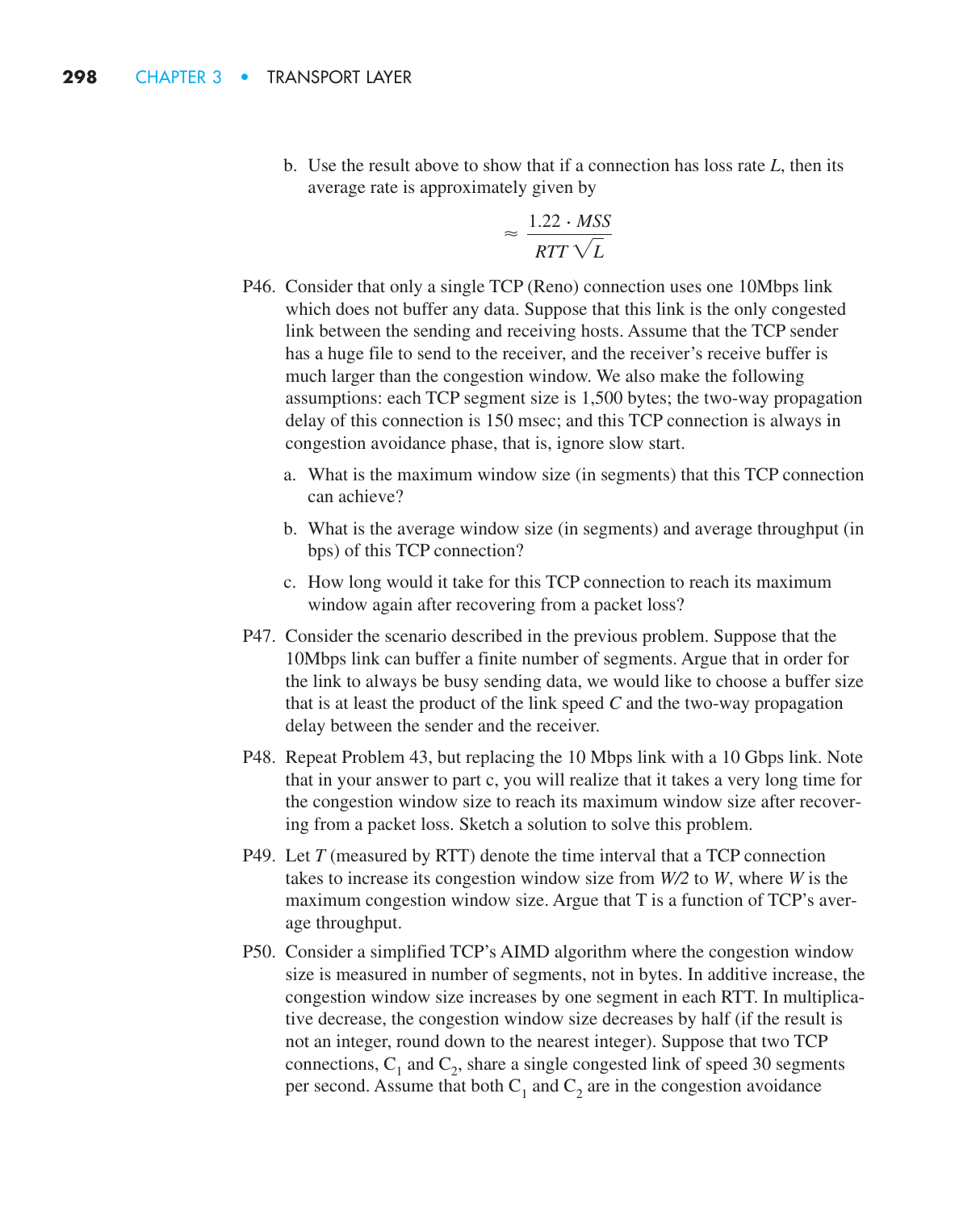phase. Connection  $C_1$ 's RTT is 50 msec and connection  $C_2$ 's RTT is 100 msec. Assume that when the data rate in the link exceeds the link's speed, all TCP connections experience data segment loss.

- a. If both  $C_1$  and  $C_2$  at time t<sub>0</sub> have a congestion window of 10 segments, what are their congestion window sizes after 1000 msec?
- b. In the long run, will these two connections get the same share of the bandwidth of the congested link? Explain.
- P51. Consider the network described in the previous problem. Now suppose that the two TCP connections, C1 and C2, have the same RTT of 100 msec. Suppose that at time  $t_0$ , C1's congestion window size is 15 segments but C2's congestion window size is 10 segments.
	- a. What are their congestion window sizes after 2200msec?
	- b. In the long run, will these two connections get about the same share of the bandwidth of the congested link?
	- c. We say that two connections are synchronized, if both connections reach their maximum window sizes at the same time and reach their minimum window sizes at the same time. In the long run, will these two connections get synchronized eventually? If so, what are their maximum window sizes?
	- d. Will this synchronization help to improve the utilization of the shared link? Why? Sketch some idea to break this synchronization.
- P52. Consider a modification to TCP's congestion control algorithm. Instead of additive increase, we can use multiplicative increase. A TCP sender increases its window size by a small positive constant *a* (*0 < a < 1*) whenever it receives a valid ACK. Find the functional relationship between loss rate L and maximum congestion window W. Argue that for this modified TCP, regardless of TCP's average throughput, a TCP connection always spends the same amount of time to increase its congestion window size from *W/2* to *W*.
- P53. In our discussion of TCP futures in Section 3.7, we noted that to achieve a throughput of 10 Gbps, TCP could only tolerate a segment loss probability of  $2 \cdot 10^{-10}$  (or equivalently, one loss event for every 5,000,000,000 segments). Show the derivation for the values of  $2 \cdot 10^{-10}$  (1 out of 5,000,000) for the RTT and MSS values given in Section 3.7. If TCP needed to support a 100 Gbps connection, what would the tolerable loss be?
- P54. In our discussion of TCP congestion control in Section 3.7, we implicitly assumed that the TCP sender always had data to send. Consider now the case that the TCP sender sends a large amount of data and then goes idle (since it has no more data to send) at *t* 1. TCP remains idle for a relatively long period of time and then wants to send more data at *t* 2. What are the advantages and disadvantages of having TCP use the  $\mathsf{cwnd}$  and  $\mathsf{ssthresh}$  values from  $t_1$  when starting to send data at *t* 2? What alternative would you recommend? Why?